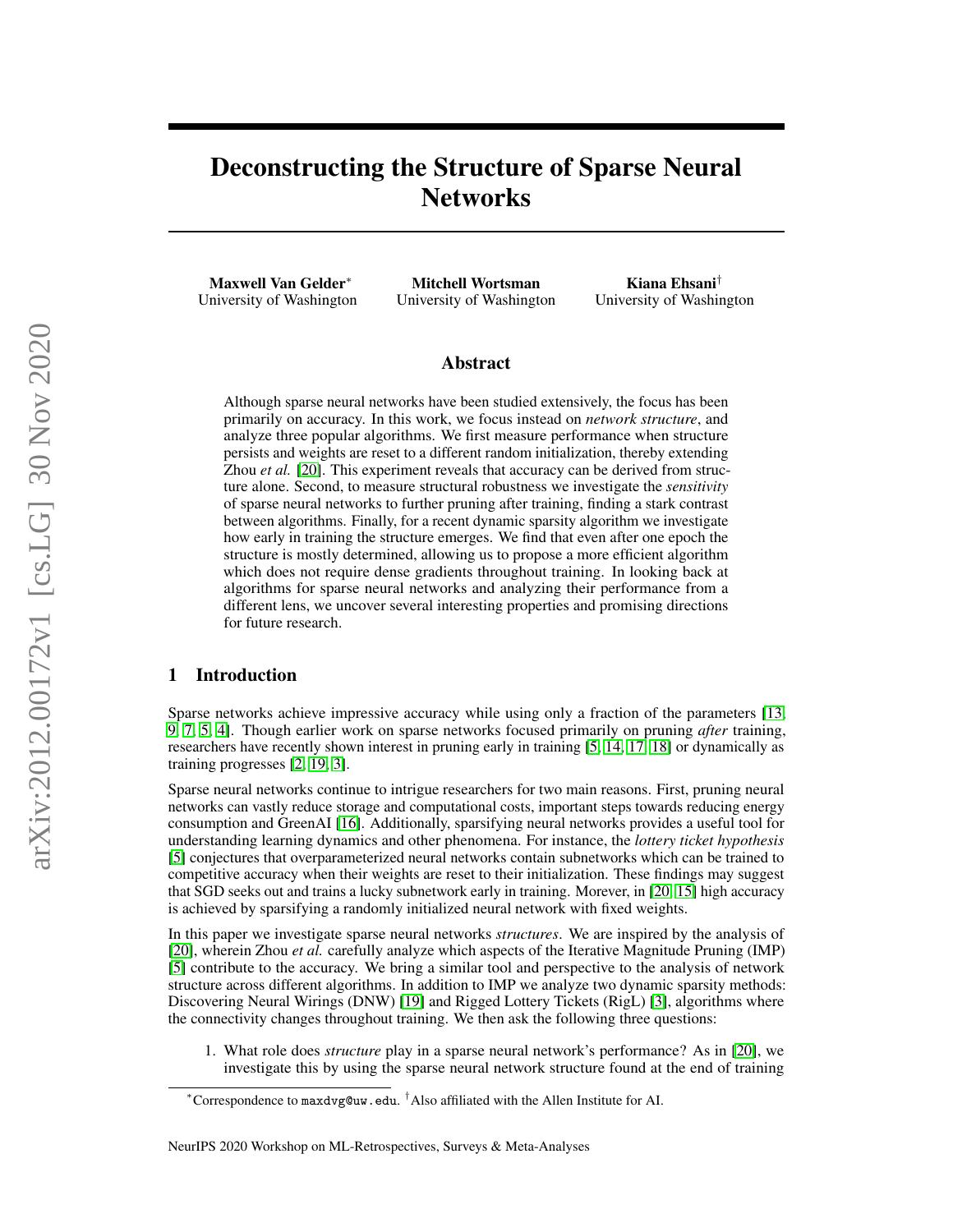and resetting the weights to a different random initialization before retraining. Our findings match [\[20\]](#page-5-0) for IMP subnetworks, which perform similarly to random subnetworks when retrained with new randomly initialized parameters. Surprisingly, we find that this isn't true for DNW and RigL subnetworks, which outperform random subnetworks across various sparsity values.

- 2. How robust are different network structures? Specifically, we investigate how quickly accuracy degrades when further pruning networks after training. We conclude that IMP, DNW, and RigL subnetworks are less sensitive than a random subnetwork when further pruning by magnitude.
- 3. In DNW, a dynamic sparsity method, how early in training does the final structure emerge? We find that surprisingly the structure emerges fairly early in training and leverage these results to design a more efficient algorithm.

# 2 Preliminaries and Related Work

We investigate four classes of sparse graphs. For the first class of graphs, which we refer to as a random graph, we choose a random set of weights to remain zero throughout training. We also consider Lottery Ticket (LT) [\[5\]](#page-4-3) graphs, DNW [\[19\]](#page-5-3) graphs, and RigL graphs [\[3\]](#page-4-7) which are respectively produced by the following three algorithms:

1. Iterative Magnitude Pruning (IMP). IMP [\[5,](#page-4-3) [6\]](#page-4-8) iteratively sparsifies a neural network in successive training runs. First a dense network is trained until completion, at which point the bottom  $p\%$  of the weights by magnitude are set to 0. The nonzero weights are then reset to their initialization and the process continues until the requisite sparsity is attained. Although the process is expensive, IMP produces highly effective sparse neural networks.

2. Discovering Neural Wirings (DNW). As in [\[2,](#page-4-6) [3\]](#page-4-7), DNW [\[19\]](#page-5-3) maintains sparsity throughout training. In the forwards pass, DNW selects the top  $p\%$  of weights by layer to be nonzero. In the backwards pass, all weights are updated via the straight-through estimator allowing the re-entry of dead weights.

3. Rigged Lottery (RigL). RigL [\[3\]](#page-4-7) maintains sparsity throughout training and does not require dense gradients during most iterations of training. RigL graph structure is static for the majority of training iterations, and only changes every n iterations up to some stopping iteration  $T_{end}$ . On those iterations where graph structure *is* changed, the bottom k parameters are removed from the network by absolute magnitude. To replace these  $k$  lost parameters, the  $k$  parameters with the greatest magnitude gradient are introduced into the network.  $k$  decreases as the number of iterations increases, until  $T_{end}$  is reached.

#### 3 How Does Structure Affect Accuracy?

The four algorithms we investigate find sparse neural graph structures using different methods. These differences between algorithms might be expected to lead each algorithm to generate graph structures with unique characteristics. Understanding how much graph *structure* is responsible for the accuracy of each of these algorithms, as opposed to the importance of a specific initialization, is important for understanding the generalizability of the structures they create.

To determine how the four different classes of graph structures perform under varying levels of sparsity, we compare their accuracy at each degree of sparsity when their parameters are reinitialized with multiple new random seeds. This experiment extends [\[20\]](#page-5-0), where authors conduct this analysis for LT graphs.

Using ResNet-18 [\[10\]](#page-4-9) on CIFAR-10 [\[12\]](#page-4-10), we find that LT graphs perform similarly to random graphs when their weights are reset randomly. This corroborates the findings of [\[20\]](#page-5-0). Surprisingly, however, we find that DNW and RigL graphs outperform random graphs, suggesting that their performance may in part due to a characteristic of their structure which is absent in LT and random graphs. As illustrated in Figure [1,](#page-2-0) this performance gap is especially pronounced in the sparse regimes.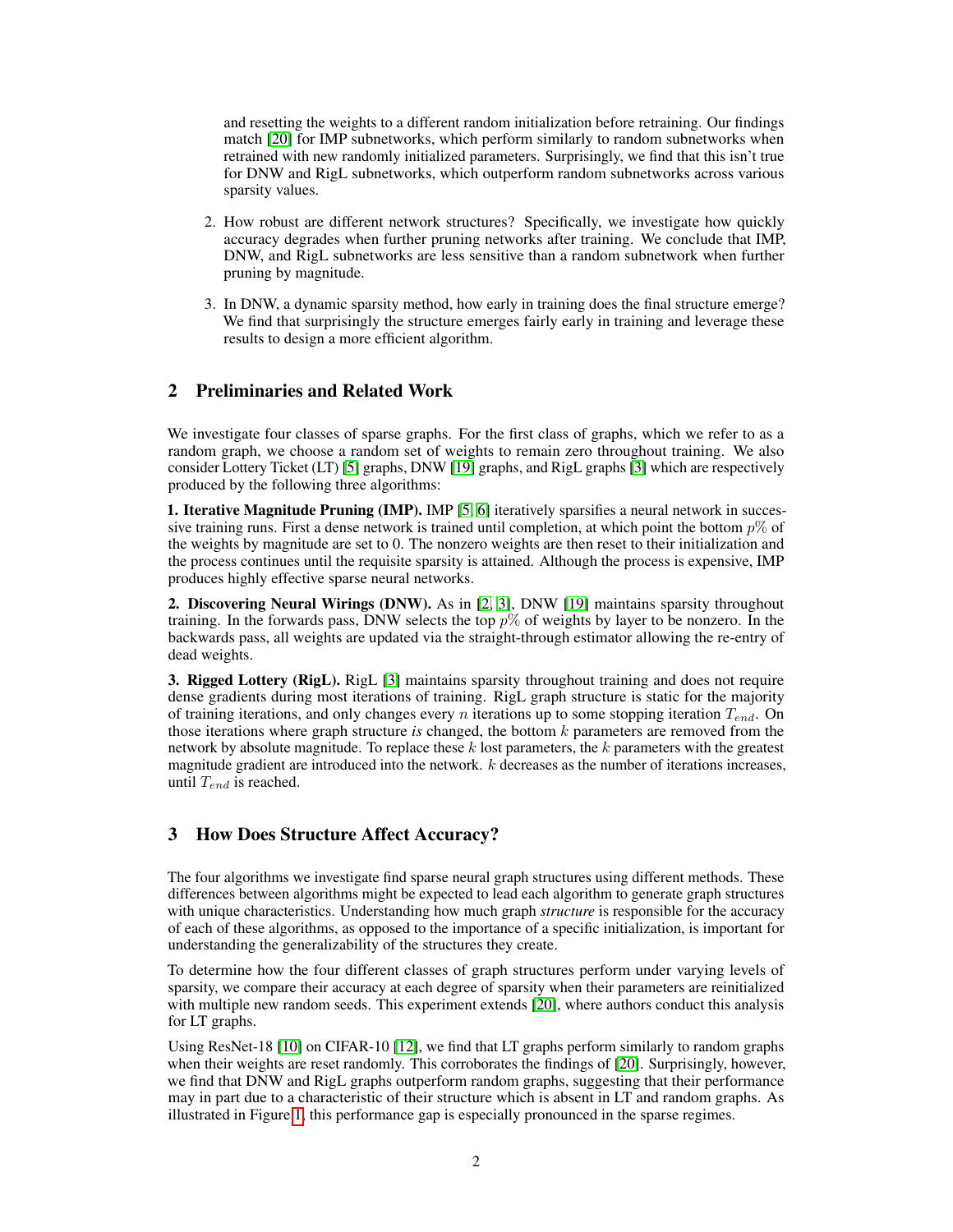<span id="page-2-0"></span>

Figure 1: Accuracy Vs. Sparsity. Performance of ResNet-18 on CIFAR-10 when trained with the structure found by sparsity algorithms but with weights reset randomly. Error bars show standard deviation of accuracy when graph structures of each type are reinitialized with three random seeds.

## 4 Sensitivity to Further Pruning

In linear optimization, *sensitivity* analysis can be used to identify the stability of a solution for maximizing or minimizing a linear program. When small perturbations to the inequalities defining a linear program leave the optimal solution unchanged, the optimal solution is said to be stable. In order to test the robustness of a graph's structure, we experiment with an analogous metric which measures the stability of a sparse neural network.

To determine the robustness of each graph type, we introduce an algorithm for sensitivity analysis on neural graph structures. This sensitivity analysis is performed by further eliminating non-zero parameters *after training* and evaluating the performance of the reduced network. We select which weights to remove both randomly and by order of ascending magnitude, as illustrated in Figure [2.](#page-2-1) Our findings indicate that when removing weight by magnitude the performance of random graphs decreases faster than DNW, LT, and RigL graphs. This suggests that lower magnitude parameters in LT, DNW and Rigl graphs are less critical. This is partially expected for DNW and RigL, which continuously swap out the lower magnitude weights. When removing weights randomly, DNW and LT slightly outperform RigL and random graphs, suggesting that there may be more redundancy within LT and DNW graphs.

<span id="page-2-1"></span>

Figure 2: Sensitivity to parameter zeroing for a 90.5% sparse fully connected network on MNIST where weights are removed in order of ascending magnitude (left) and randomly (right). Error bars show standard deviation with three random seeds.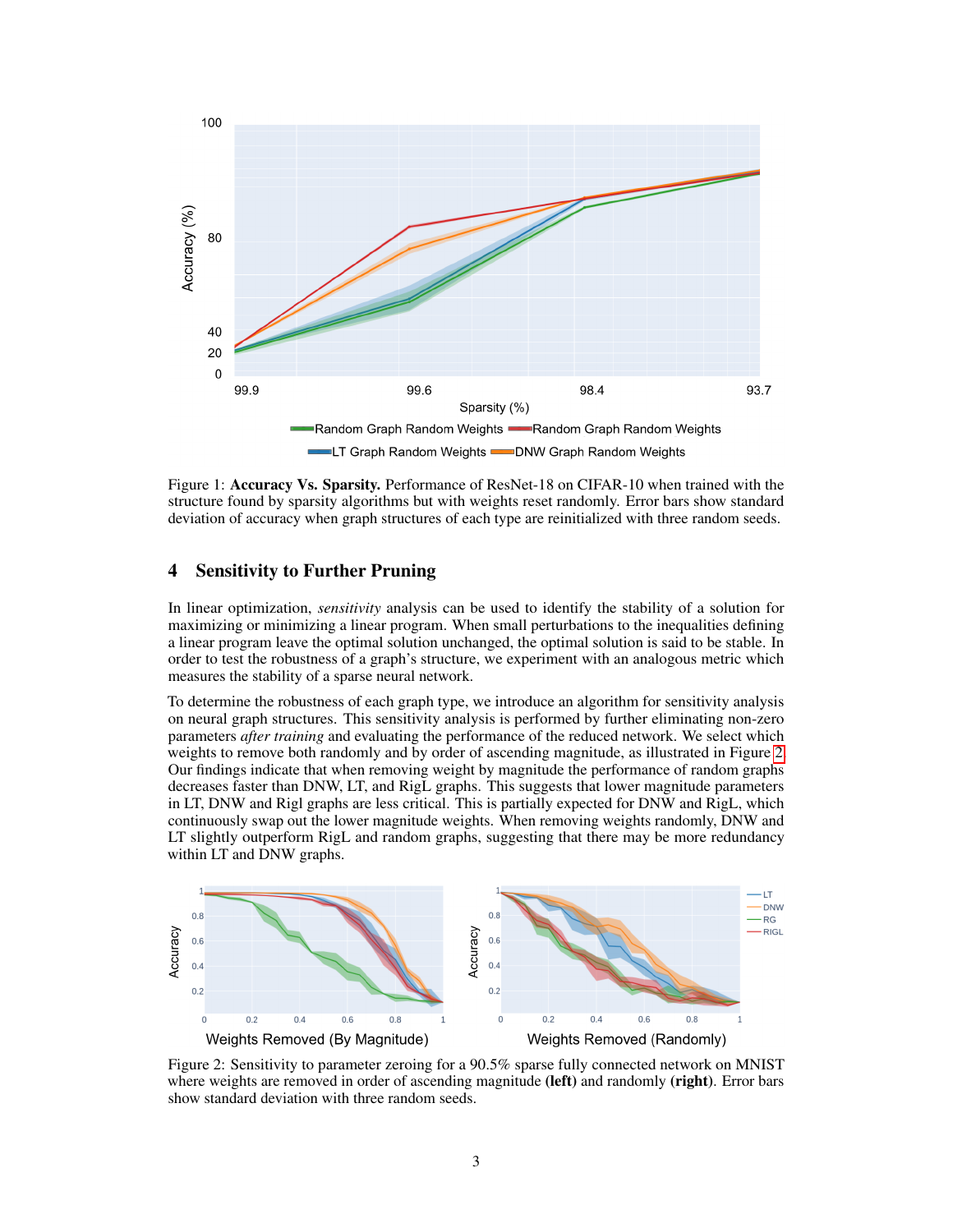## 5 How Early in Dynamic Training Does Structure Emerge?

In order to improve dynamic training algorithms, it is helpful to have tools which monitor how they modify graph structure as they train. One simple metric which allows us to roughly track graph evolution during training is to track node in-degrees. By tracking the in-degree of each node in a layer we are able to gain insight into how networks evolve during training with dynamic algorithms. Surprisingly, when analysing DNW, we find that the majority of the structural changes happen in the first epoch, and that the remainder of the structural change is mainly an amplification of the structure created in the first epoch. Nodes which have higher in-degrees after the first epoch of training continue to increase the number of connections they have, while those nodes with lower in-degrees after the first epoch see declines in their importance over the rest of training.

<span id="page-3-0"></span>

Figure 3: In-degree evolution throughout training with DNW. The in-degree of a random subsampling of neurons is shown for a small sparsified fully connected network on MNIST with 90.5% sparsity. Color is used to show in-degree after one epoch of training, where yellow is a higher in-degree after the first epoch and blue is a lower in-degree after the first epoch. These results showcase a strong correlation between in-degree after the first epoch and final in-degree.

For normal DNW training, the gradient is propagated to all parameters with the straight through estimator [\[1\]](#page-4-11), allowing dead weights to resurface. In a very sparse graph, this means that a high percentage of the computational power is consumed looking for new edges to add to the graph. However, we have shown in Figure [3](#page-3-0) that the final DNW structure is primarily an amplification of the structure after the first epoch, and therefore much of this searching is superfluous.

Based on these results, we propose a hybrid dynamic/static training method where the structure is allowed to change in the first  $k$  epochs using the normal DNW algorithm, and structure is fixed for the remainder of training. Accordingly we refer to the kth epoch by the *freezing* epoch. We illustrate the performance of our hybrid algorithm in Figure [4.](#page-3-1)

<span id="page-3-1"></span>

Figure 4: The effect of the *freezing* epoch on performance in our hybrid dynamic/static training method for ResNet-18 on CIFAR-10. Error bars give standard deviation from three random seeds at each freezing epoch.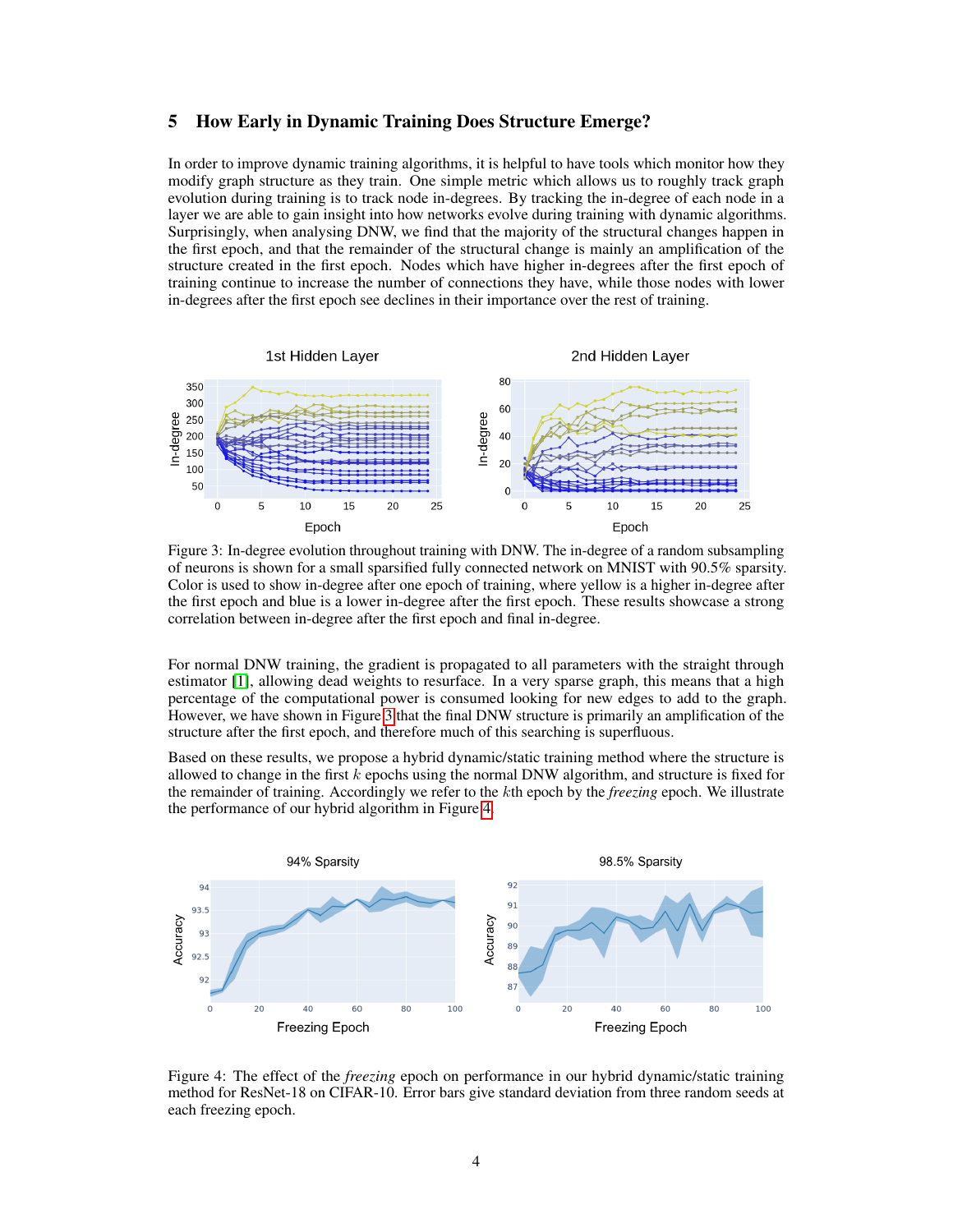We find that, after the first few epochs, further training with DNW yields diminishing returns. This corroborates our finding that structure is primarily determined within the first few epochs of DNW. However, if compute is unbounded it is still best to train with DNW to completion. In comparison to newer dynamic training algorithms including RigL and Top-KAST [\[3,](#page-4-7) [11\]](#page-4-12), our modified DNW algorithm is likely still less computationally efficient for most applications. We believe the more important finding, however, is that simple introspection into graph evolution during dynamic training can make improvements to existing algorithms easier to identify.

#### 6 Conclusion

We have taken a retrospective look at sparse neural networks through a different lens. Our findings offer interesting insight into a growing field which is becoming increasingly practical [\[8\]](#page-4-13). We have shown that in contrast with IMP, structures found by DNW and RigL perform well independently of initialization. This suggests that there are properties in dynamically generated structures that are absent in LT and random graphs which are conducive to sparse learning. Moreover we have shown that random graphs are much more sensitive to changes in connectivity than the other graph types. Finally, using a simple tool we find that the majority of structural changes in DNW occur in the first few epochs, leading us towards a more efficient algorithm. More generally, we believe that analyzing existing algorithms from a variety perspectives is often very useful and underexplored.

### References

- <span id="page-4-11"></span>[1] Yoshua Bengio, Nicholas Léonard, and Aaron Courville. Estimating or propagating gradients through stochastic neurons for conditional computation. *arXiv preprint arXiv:1308.3432*, 2013.
- <span id="page-4-6"></span>[2] Tim Dettmers and Luke Zettlemoyer. Sparse networks from scratch: Faster training without losing performance. *arXiv preprint arXiv:1907.04840*, 2019.
- <span id="page-4-7"></span>[3] Utku Evci, Trevor Gale, Jacob Menick, Pablo Samuel Castro, and Erich Elsen. Rigging the lottery: Making all tickets winners. *arXiv preprint arXiv:1911.11134*, 2019.
- <span id="page-4-4"></span>[4] Utku Evci, Fabian Pedregosa, Aidan Gomez, and Erich Elsen. The difficulty of training sparse neural networks. *arXiv preprint arXiv:1906.10732*, 2019.
- <span id="page-4-3"></span>[5] Jonathan "Frankle and Michael Carbin. "the lottery ticket hypothesis: Finding sparse, trainable neural networks. *"arXiv preprint arXiv:1803.03635*, "2018.
- <span id="page-4-8"></span>[6] Jonathan "Frankle, David J Schwab, and Ari S Morcos. "training batchnorm and only batchnorm: On the expressive power of random features in cnns. *"arXiv preprint arXiv:2003.00152*, "2020.
- <span id="page-4-2"></span>[7] Trevor Gale, Erich Elsen, and Sara Hooker. The state of sparsity in deep neural networks. *arXiv preprint arXiv:1902.09574*, 2019.
- <span id="page-4-13"></span>[8] Trevor Gale, Matei Zaharia, Cliff Young, and Erich Elsen. Sparse gpu kernels for deep learning. *arXiv preprint arXiv:2006.10901*, 2020.
- <span id="page-4-1"></span>[9] Song Han, Huizi Mao, and William J Dally. Deep compression: Compressing deep neural networks with pruning, trained quantization and huffman coding. *arXiv preprint arXiv:1510.00149*, 2015.
- <span id="page-4-9"></span>[10] Kaiming He, Xiangyu Zhang, Shaoqing Ren, and Jian Sun. Deep residual learning for image recognition. In *Proceedings of the IEEE conference on computer vision and pattern recognition*, pages 770–778, 2016.
- <span id="page-4-12"></span>[11] Siddhant Jayakumar, Razvan Pascanu, Jack Rae, Simon Osindero, and Erich Elsen. Top-kast: Top-k always sparse training. *Advances in Neural Information Processing Systems*, 33, 2020.
- <span id="page-4-10"></span>[12] "Alex Krizhevsky. "learning multiple layers of features from tiny images. Technical report, "University of Toronto, "2009.
- <span id="page-4-0"></span>[13] Yann LeCun, John S Denker, and Sara A Solla. Optimal brain damage. In *Advances in neural information processing systems*, pages 598–605, 1990.
- <span id="page-4-5"></span>[14] Namhoon Lee, Thalaiyasingam Ajanthan, and Philip Torr. Snip: Single-shot network pruning based on connection sensitivity. In *International Conference on Learning Representations*, 2018.